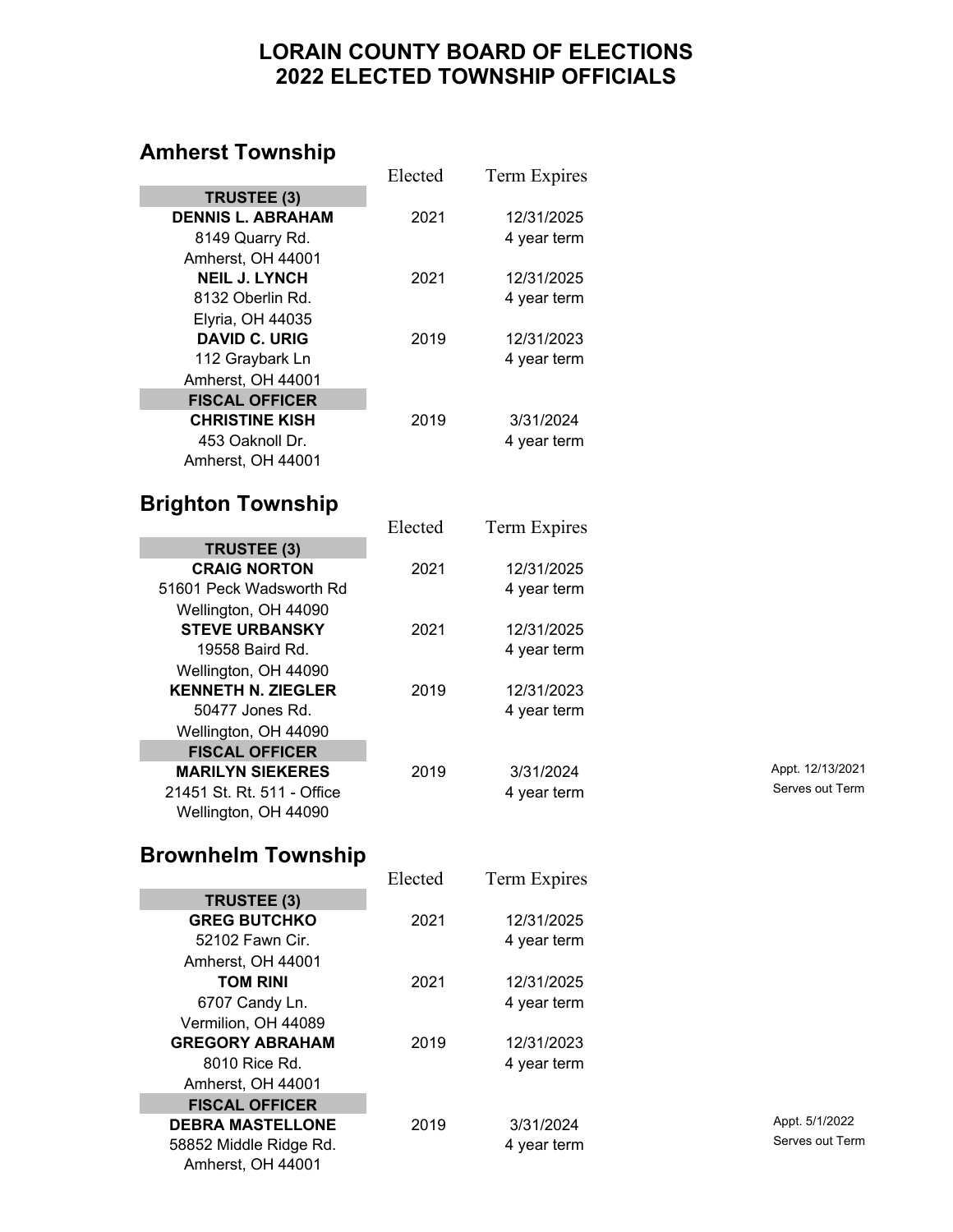# **Camden Township**

| Saniach Townomp          |         |              |
|--------------------------|---------|--------------|
|                          | Elected | Term Expires |
| TRUSTEE (3)              |         |              |
| <b>JAMES S. HOZALSKI</b> | 2021    | 12/31/2025   |
| 16147 Gore Orphanage Rd. |         | 4 year term  |
| Wakeman, OH 44889        |         |              |
| <b>GUS RISTAS</b>        | 2021    | 12/31/2025   |
| 52445 Rt. 20             |         | 4 year term  |
| Wakeman, OH 44889        |         |              |
| <b>JAMES D. WOODRUM</b>  | 2019    | 12/31/2023   |
| 16697 Gifford Rd.        |         | 4 year term  |
| Oberlin, OH 44074        |         |              |
| <b>FISCAL OFFICER</b>    |         |              |
| <b>JOHN CIARRONE</b>     | 2019    | 3/31/2024    |
| 52611 Betts Rd.          |         | 4 year term  |
| Wellington, OH 44090     |         |              |
|                          |         |              |

### **Carlisle Township**

| <b>Carlisle Township</b>  |         |              |
|---------------------------|---------|--------------|
|                           | Elected | Term Expires |
| TRUSTEE (3)               |         |              |
| <b>BERRY A. TAYLOR</b>    | 2021    | 12/31/2025   |
| 39575 Slife Rd.           |         | 4 year term  |
| Grafton, OH 44044         |         |              |
| <b>JIM WRIGHT</b>         | 2021    | 12/31/2025   |
| 11334 LaGrange Rd.        |         | 4 year term  |
| Elyria, OH 44035          |         |              |
| <b>JARED SMITH</b>        | 2019    | 12/31/2023   |
| 39630 Calann Dr.          |         | 4 year term  |
| Elyria, OH 44035          |         |              |
| <b>FISCAL OFFICER</b>     |         |              |
| <b>KIMBERLY A. FALLON</b> | 2019    | 3/31/2024    |
| 40889 Carlisle Ave.       |         | 4 year term  |
| Elyria, OH 44035          |         |              |
|                           |         |              |

### **Columbia Township**

| <b>UUUUNINIA TUWIISIII</b> U |         |              |
|------------------------------|---------|--------------|
|                              | Elected | Term Expires |
| <b>TRUSTEE (3)</b>           |         |              |
| <b>DICK HEIDECKER</b>        | 2021    | 12/31/2025   |
| 24783 Riverview Dr.          |         | 4 year term  |
| Columbia Station, OH 44028   |         |              |
| <b>TONY MANNING</b>          | 2021    | 12/31/2025   |
| 24328 Squire Rd.             |         | 4 year term  |
| Columbia Station, OH 44028   |         |              |
| <b>MARK CUNNINGHAM</b>       | 2019    | 12/31/2023   |
| 25109 Copopa Tr.             |         | 4 year term  |
| Columbia Station, OH 44028   |         |              |
| <b>FISCAL OFFICER</b>        |         |              |
| <b>MANDIE M. ANDREWS</b>     | 2019    | 3/31/2024    |
| 16000 West River Rd.         |         | 4 year term  |
| Columbia Station, OH 44028   |         |              |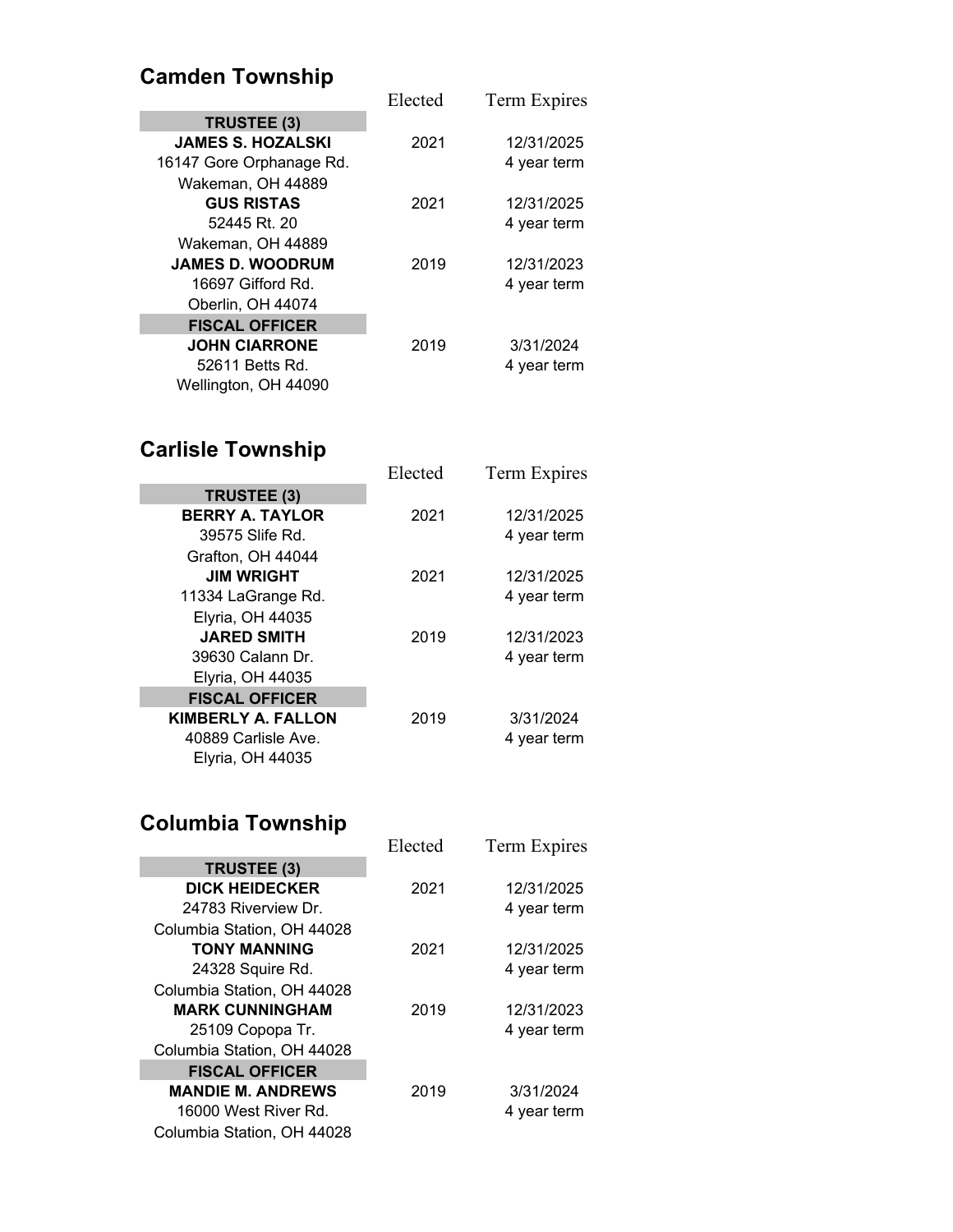# **Eaton Township**

|                            | Elected | Term Expires |                              |  |
|----------------------------|---------|--------------|------------------------------|--|
| TRUSTEE (3)                |         |              |                              |  |
| <b>STEVE FRANKS</b>        | 2021    | 12/31/2025   |                              |  |
| 11723 Durkee               |         | 4 year term  |                              |  |
| Grafton, OH 44044          |         |              |                              |  |
| <b>JASON E. MONSCHEIN</b>  | 2021    | 12/31/2025   |                              |  |
| 10720 N. Reed Rd.          |         | 4 year term  |                              |  |
| Columbia Station, OH 44028 |         |              |                              |  |
| <b>MATTHEW HIGNETT</b>     | 2019    | 12/31/2023   |                              |  |
| 10900 Durkee Rd.           |         | 4 year term  |                              |  |
| Grafton, OH 44044          |         |              |                              |  |
| <b>FISCAL OFFICER</b>      |         |              |                              |  |
| <b>JENNFER HIGNETT</b>     | 2019    | 3/31/2024    | Appointed 9/30/2021          |  |
| 11200 Durkee Rd.           |         | 4 year term  | Serves out Term              |  |
| Grafton, OH 44044          |         |              |                              |  |
|                            |         |              |                              |  |
| <b>Elyria Township</b>     |         |              |                              |  |
|                            | Elected | Term Expires |                              |  |
| TRUSTEE (3)                |         |              |                              |  |
| <b>WILLIAM HOLTZMAN</b>    | 2021    | 12/31/2025   |                              |  |
| 6874 Murray Ridge Rd.      |         | 4 year term  |                              |  |
| <b>Elyria, OH 44035</b>    |         |              |                              |  |
| TIMOTHY A. VAN DYKE        | 2021    | 12/31/2025   |                              |  |
| 41601 51 <sup>St</sup> St. |         | 4 year term  |                              |  |
| Elyria, OH 44035           |         |              |                              |  |
| <b>RICHARD L. HUTMAN</b>   | 2019    | 12/31/2023   |                              |  |
| 42000 Debra Dr.            |         | 4 year term  |                              |  |
| Elyria, OH 44035           |         |              |                              |  |
| <b>FISCAL OFFICER</b>      |         |              |                              |  |
| <b>STEPHANIE YONKINGS</b>  | 2019    | 3/31/2024    | Elected 2021                 |  |
| 7019 Jay Dr.               |         | 4 year term  | <b>Filled Unexpired Term</b> |  |
| Elyria, OH 44035           |         |              |                              |  |
|                            |         |              |                              |  |
| <b>Grafton Township</b>    |         |              |                              |  |
|                            |         |              |                              |  |

|                              | Elected | Term Expires |
|------------------------------|---------|--------------|
| TRUSTEE (3)                  |         |              |
| <b>CHRISTIE HOMER-MILLER</b> | 2021    | 12/31/2025   |
| 36545 Estee Ln.              |         | 4 year term  |
| Grafton, OH 44044            |         |              |
| <b>CARL M. WESEMEYER</b>     | 2021    | 12/31/2025   |
| 34550 Law Rd.                |         | 4 year term  |
| Grafton, OH 44044            |         |              |
| <b>ANDREW WEIGEL</b>         | 2019    | 12/31/2023   |
| 35810 Neff Rd.               |         | 4 year term  |
| Grafton, OH 44044            |         |              |
| <b>FISCAL OFFICER</b>        |         |              |
| <b>AMY RICHARDS</b>          | 2019    | 3/31/2024    |
| 35689 St. Rt. 303            |         | 4 year term  |
| Grafton, OH 44044            |         |              |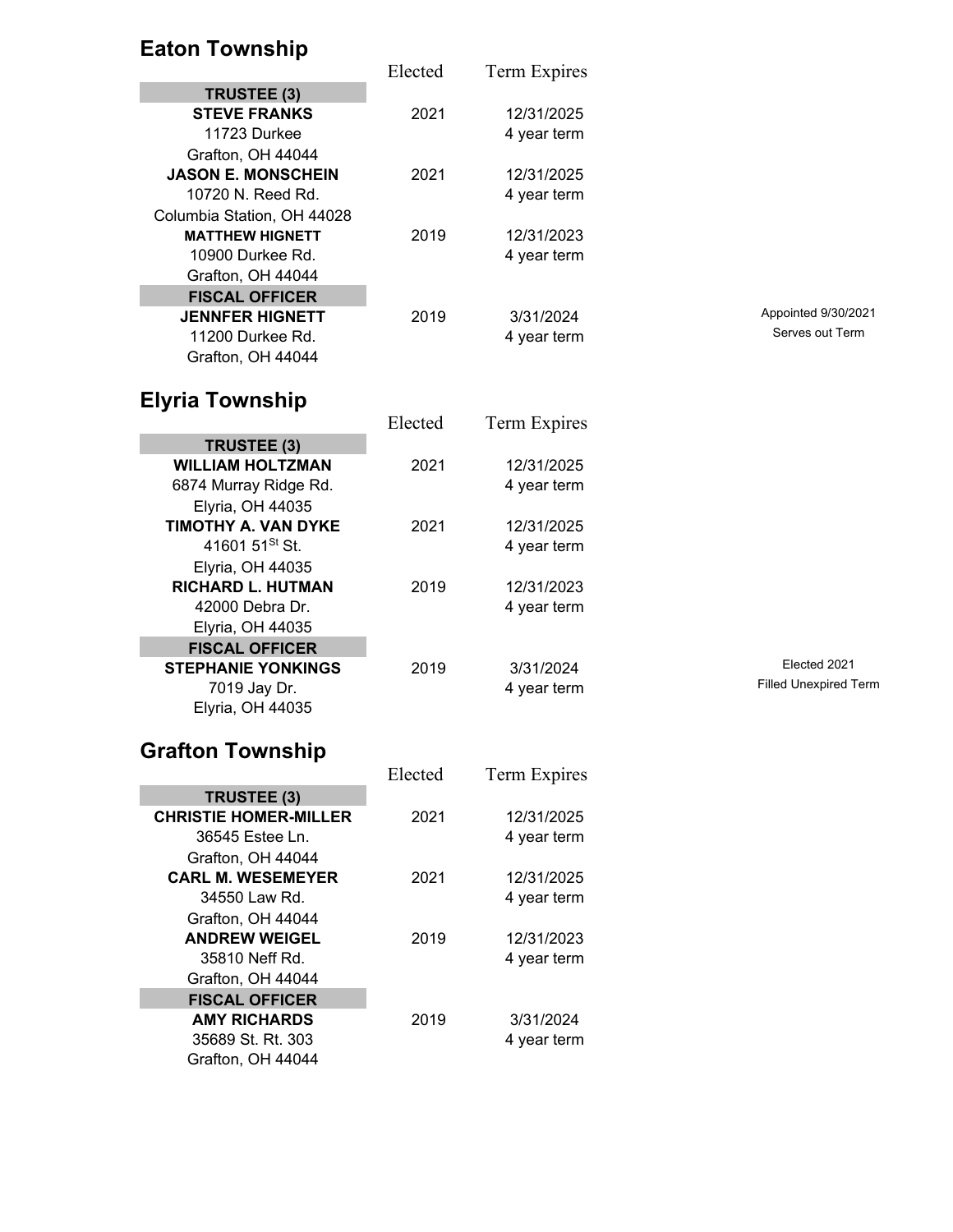### **Henrietta Township**

|                           | Elected | Term Expires |
|---------------------------|---------|--------------|
| TRUSTEE (3)               |         |              |
| <b>RONALD W. BAUMANN</b>  | 2021    | 12/31/2025   |
| 51428 St. Rt. 113         |         | 4 year term  |
| Amherst, OH 44001         |         |              |
| <b>JOSEPH R. KNOBLE</b>   | 2021    | 12/31/2025   |
| 9976 Gifford Rd.          |         | 4 year term  |
| Amherst, OH 44001         |         |              |
| <b>HOWARD BORN III</b>    | 2019    | 12/31/2023   |
| 12313 Gifford Rd.         |         | 4 year term  |
| Oberlin, OH 44074         |         |              |
| <b>FISCAL OFFICER</b>     |         |              |
| <b>JOSEPH D. SIEKERES</b> | 2019    | 3/31/2024    |
| 9918 Gifford Rd.          |         | 4 year term  |
| Amherst, OH 44001         |         |              |

### **Huntington Township**

| <b>Huntington Township</b> |         |              |
|----------------------------|---------|--------------|
|                            | Elected | Term Expires |
| TRUSTEE (3)                |         |              |
| <b>JED LAMB</b>            | 2021    | 12/31/2025   |
| 44381 New London-          |         | 4 year term  |
| Eastern Rd.                |         |              |
| Sullivan, OH 44880         |         |              |
| <b>WALTER C. ROLLIN</b>    | 2021    | 12/31/2025   |
| 27355 Clark Rd.            |         | 4 year term  |
| Wellington, OH 44090       |         |              |
| <b>ROBERT D. HOLMES</b>    | 2019    | 12/31/2023   |
| 25110 Baker Rd.            |         | 4 year term  |
| Wellington, OH 44090       |         |              |
| <b>FISCAL OFFICER</b>      |         |              |
| <b>SHEILA D. LANNING</b>   | 2019    | 3/31/2024    |
| 25590 Baker Rd.            |         | 4 year term  |
| Wellington, OH 44090       |         |              |

# **LaGrange Township**

|                           | Elected | Term Expires |                           |
|---------------------------|---------|--------------|---------------------------|
| TRUSTEE (3)               |         |              |                           |
| <b>GARY BURNETT</b>       | 2021    | 12/31/2025   |                           |
| 42251 St. Rt. 303         |         | 4 year term  |                           |
| LaGrange, OH 44050        |         |              |                           |
| <b>RITA CANFIELD</b>      | 2021    | 12/31/2025   |                           |
| 15815 Diagonal Rd         |         | 4 year term  |                           |
| LaGrange, OH 44050        |         |              |                           |
| <b>DOUGLAS M. GARDNER</b> | 2019    | 12/31/2023   |                           |
| 16433 Indian Hollow Rd.   |         | 4 year term  |                           |
| LaGrange, OH 44050        |         |              |                           |
| <b>FISCAL OFFICER</b>     |         |              |                           |
| <b>KATHY POLING</b>       | 2019    | 3/31/2024    | Elected 2021              |
| 19408 Vermont St.         |         | 4 year term  | <b>Filled Unexpired T</b> |
| Grafton, OH 44044         |         |              |                           |

Filled Unexpired Term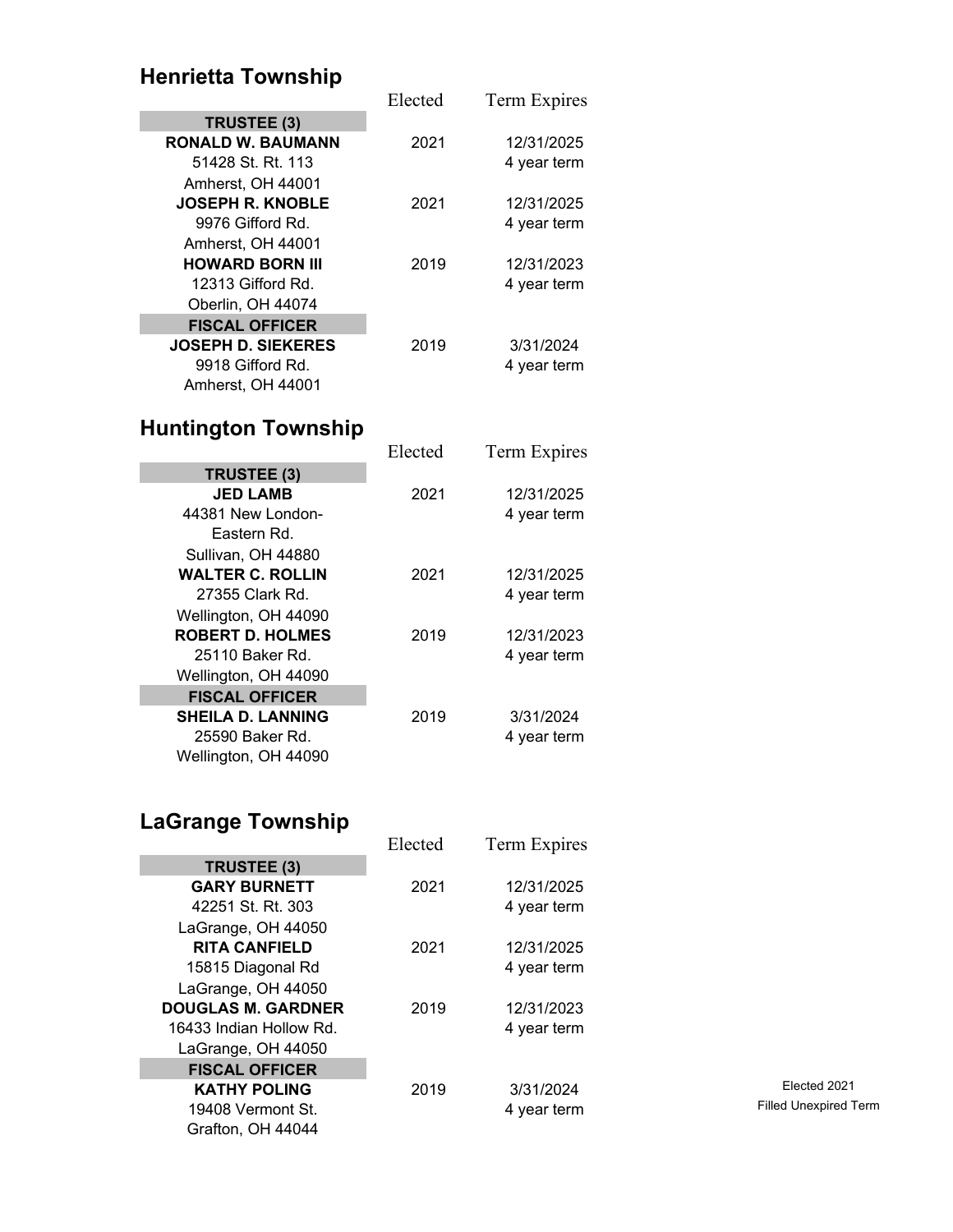# **New Russia Township**

|                         | Elected | Term Expires |
|-------------------------|---------|--------------|
| TRUSTEE (3)             |         |              |
| <b>PATTI BRUBAKER</b>   | 2021    | 12/31/2025   |
| 10921 St Rt. 58.        |         | 4 year term  |
| Oberlin, OH 44074       |         |              |
| <b>R. SCOTT JUSTIN</b>  | 2021    | 12/31/2025   |
| 44800 Butternut Ridge   |         | 4 year term  |
| Oberlin, OH 44074       |         |              |
| <b>ANDY GULISH</b>      | 2019    | 12/31/2023   |
| 45095 Parsons Rd.       |         | 4 year term  |
| Oberlin, OH 44074       |         |              |
| <b>FISCAL OFFICER</b>   |         |              |
| <b>LISA AKERS</b>       | 2019    | 3/31/2024    |
| 9646 Oberlin Rd         |         | 4 year term  |
| <b>Elyria, OH 44035</b> |         |              |

### **Penfield Township**

|                         | Elected | Term Expires |
|-------------------------|---------|--------------|
| TRUSTEE (3)             |         |              |
| <b>RICHARD CONRAD</b>   | 2021    | 12/31/2025   |
| 19800 Indian Hollow Rd. |         | 4 year term  |
| Grafton, OH 44044       |         |              |
| <b>DUANE R. JOHNSON</b> | 2021    | 12/31/2025   |
| 41869 Jones Rd.         |         | 4 year term  |
| Wellington, OH 44090    |         |              |
| ERIC FLYNN, JR.         | 2019    | 12/31/2023   |
| 43287 Jones Rd.         |         | 4 year term  |
| Wellington, OH 44090    |         |              |
| <b>FISCAL OFFICER</b>   |         |              |
| <b>VICKI DENES</b>      | 2019    | 3/31/2024    |
| 41820 Jones Rd.         |         | 4 year term  |
| Wellington, OH 44090    |         |              |

### **Pittsfield Township**

|                          | Elected | Term Expires |
|--------------------------|---------|--------------|
| TRUSTEE (3)              |         |              |
| <b>MARK W. MCCONNELL</b> | 2021    | 12/31/2025   |
| 46342 Whitney Rd.        |         | 4 year term  |
| Wellington, OH 44090     |         |              |
| <b>FORREST MOHRMAN</b>   | 2021    | 12/31/2025   |
| 46735 Hughes Rd.         |         | 4 year term  |
| Wellington, OH 44090     |         |              |
| <b>MARK DIEDRICK</b>     | 2019    | 12/31/2023   |
| 45302 St. Rt. 303        |         | 4 year term  |
| Wellington, OH 44090     |         |              |
| <b>FISCAL OFFICER</b>    |         |              |
| <b>MANDY CECIL</b>       | 2019    | 3/31/2024    |
| 47850 Hughes Rd.         |         | 4 year term  |
| Wellington, OH 44090     |         |              |